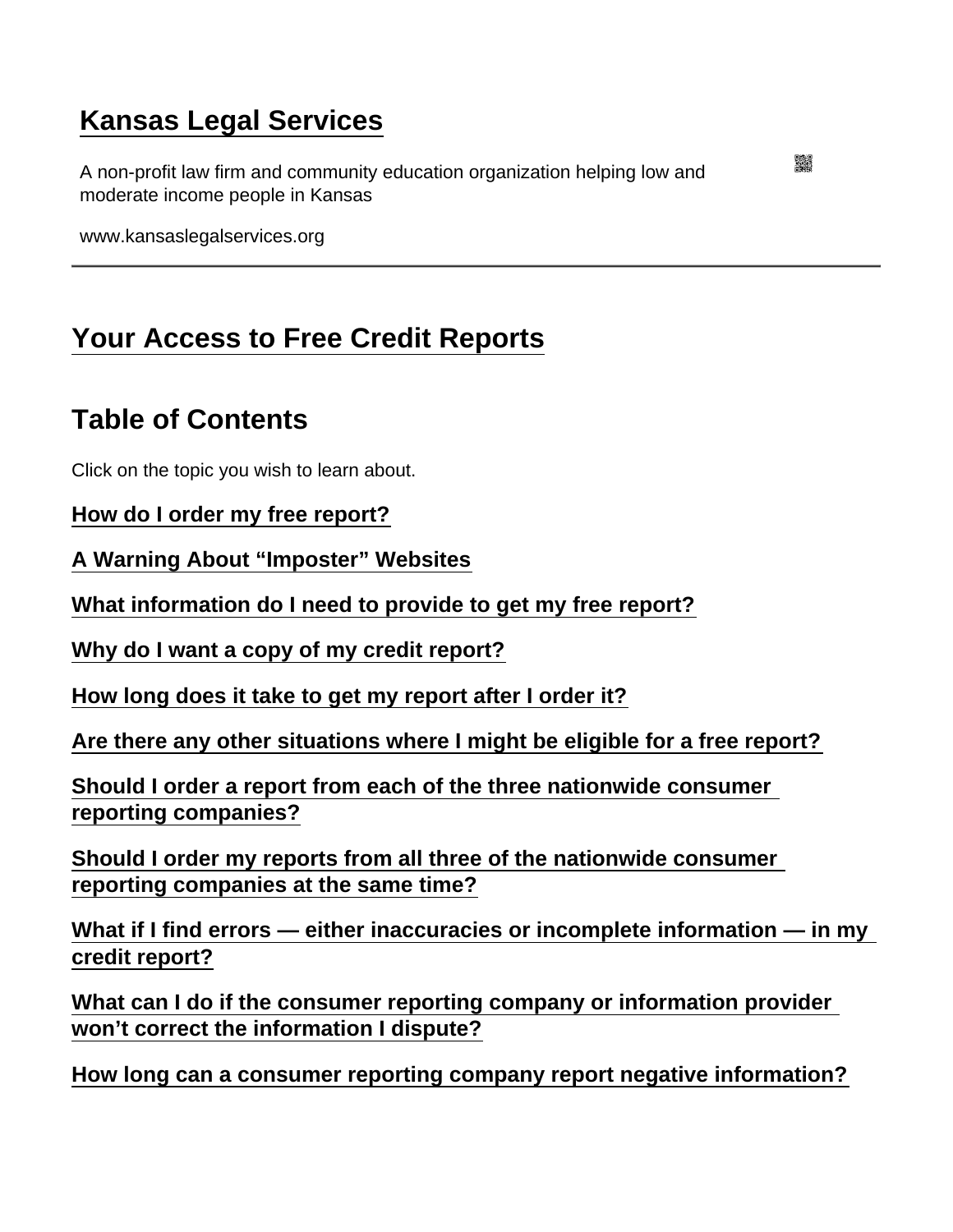# <span id="page-1-0"></span>[Can anyone else get a copy of my credit report?](#page-6-0)

## [Can my employer get my credit report?](#page-6-0)

# [For More Information](#page-7-0)

In [Espanol](http://www.kansaslegalservices.org/node/1205)

The Fair Credit Reporting Act (FCRA) requires each of the nationwide consumer reporting companies — Equifax, Experian, and TransUnion — to provide you with a free copy of your credit report, at your request, once every 12 months. The FCRA promotes the accuracy and privacy of information in the files of the nation's consumer reporting companies. The Federal Trade Commission (FTC), the nation's consumer protection agency, enforces the FCRA with respect to consumer reporting companies.

A credit report includes information on where you live, how you pay your bills, and whether you've been sued or arrested, or have filed for bankruptcy. Nationwide consumer reporting companies sell the information in your report to creditors, insurers, employers, and other businesses that use it to evaluate your applications for credit, insurance, employment, or renting a home.

Here are the details about your rights under the FCRA and the Fair and Accurate Credit Transactions (FACT) Act, which established the free annual credit report program.

How do I order my free report?

The three nationwide consumer reporting companies have set up a central website, a toll-free telephone number, and a mailing address through which you can order your free annual report.

To order, visit [annualcreditreport.com,](http://www.annualcreditreport.com/) call 1-877-322-8228, or complete the Annual Credit Report Request Form and mail it to: Annual Credit Report Request Service, P.O. Box 105281, Atlanta, GA 30348-5281. The form is on the back of this brochure; or you can print it from [ftc.gov/credit](http://www.ftc.gov/credit). Do not contact the three nationwide consumer reporting companies individually. They are providing free annual credit reports only through [annualcreditreport.com,](http://www.annualcreditreport.com/) 1-877-322- 8228, and Annual Credit Report Request Service, P.O. Box 105281, Atlanta, GA 30348-5281.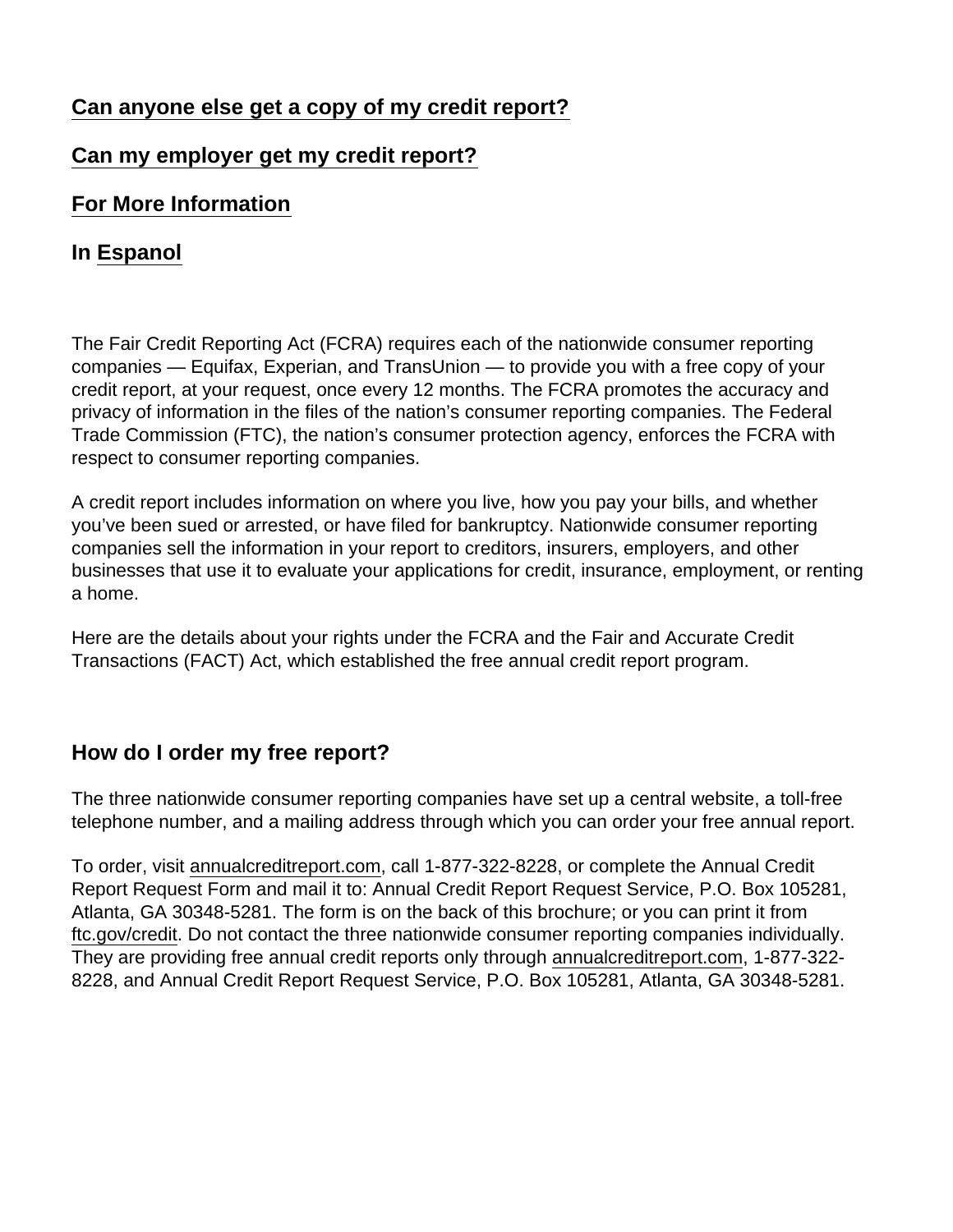<span id="page-2-0"></span>You may order your reports from each of the three nationwide consumer reporting companies at the same time, or you can order your report from each of the companies one at a time. The law allows you to order one free copy of your report from each of the nationwide consumer reporting companies every 12 months.

Back to Top

# A Warning About "Imposter" Websites

Only one website is authorized to fill orders for the free annual credit report you are entitled to under law — annualcreditreport.com. Other websites that claim to offer "free credit reports," "free credit scores," or "free credit monitoring" are not part of the legally mandated free annual credit report program. In some cases, the "free" product comes with strings attached. For example, some sites sign you up for a supposedly "free" service that converts to one you have to pay for after a trial period. If you don't cancel during the trial period, you may be unwittingly agreeing to let the company start charging fees to your credit card.

Some "imposter" sites use terms like "free report" in their names; others have URLs that purposely misspell annualcreditreport.com in the hope that you will mistype the name of the official site. Some of these "imposter" sites direct you to other sites that try to sell you something or collect your personal information.

Annualcreditreport.com and the nationwide consumer reporting companies will not send you an email asking for your personal information. If you get an email, see a pop-up ad, or get a phone call from someone claiming to be from annualcreditreport.com or any of the three nationwide consumer reporting companies, do not reply or click on any link in the message. It's probably a scam. Forward any such email to the FTC at [spam@uce.gov.](mailto:spam@uce.gov)

#### Back to Top

## What information do I need to provide to get my free report?

You need to provide your name, address, Social Security number, and date of birth. If you have moved in the last two years, you may have to provide your previous address. To maintain the security of your file, each nationwide consumer reporting company may ask you for some information that only you would know, like the amount of your monthly mortgage payment. Each company may ask you for different information because the information each has in your file may come from different sources.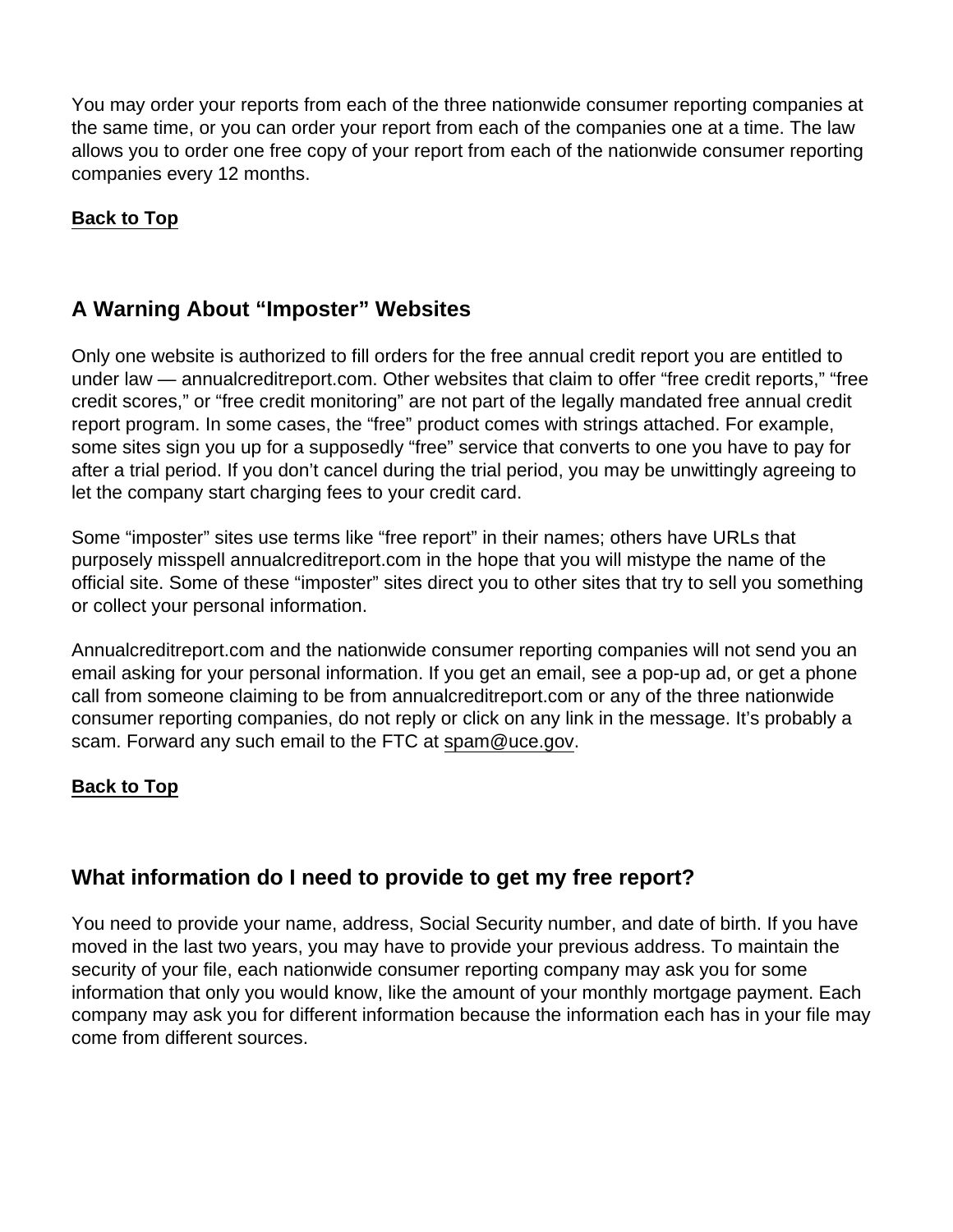#### <span id="page-3-0"></span>**Back to Top**

## **Why do I want a copy of my credit report?**

Your credit report has information that affects whether you can get a loan — and how much you will have to pay to borrow money. You want a copy of your credit report to:

- make sure the information is accurate, complete, and up-to-date before you apply for a loan for a major purchase like a house or car, buy insurance, or apply for a job.
- help guard against identity theft. That's when someone uses your personal information like your name, your Social Security number, or your credit card number — to commit fraud. Identity thieves may use your information to open a new credit card account in your name. Then, when they don't pay the bills, the delinquent account is reported on your credit report. Inaccurate information like that could affect your ability to get credit, insurance, or even a job.

#### **Back to Top**

## **How long does it take to get my report after I order it?**

If you request your report online at annualcreditreport.com, you should be able to access it immediately. If you order your report by calling toll-free 1-877-322-8228, your report will be processed and mailed to you within 15 days. If you order your report by mail using the Annual Credit Report Request Form, your request will be processed and mailed to you within 15 days of receipt.

Whether you order your report online, by phone, or by mail, it may take longer to receive your report if the nationwide consumer reporting company needs more information to verify your identity.

There also may be times when the nationwide consumer reporting companies receive a high volume of requests for credit reports. If that happens, you may be asked to re-submit your request. Or, you may be told that your report will be mailed to you sometime after 15 days from your request. If either of these events occurs, the nationwide consumer reporting companies will let you know.

#### **Back to Top**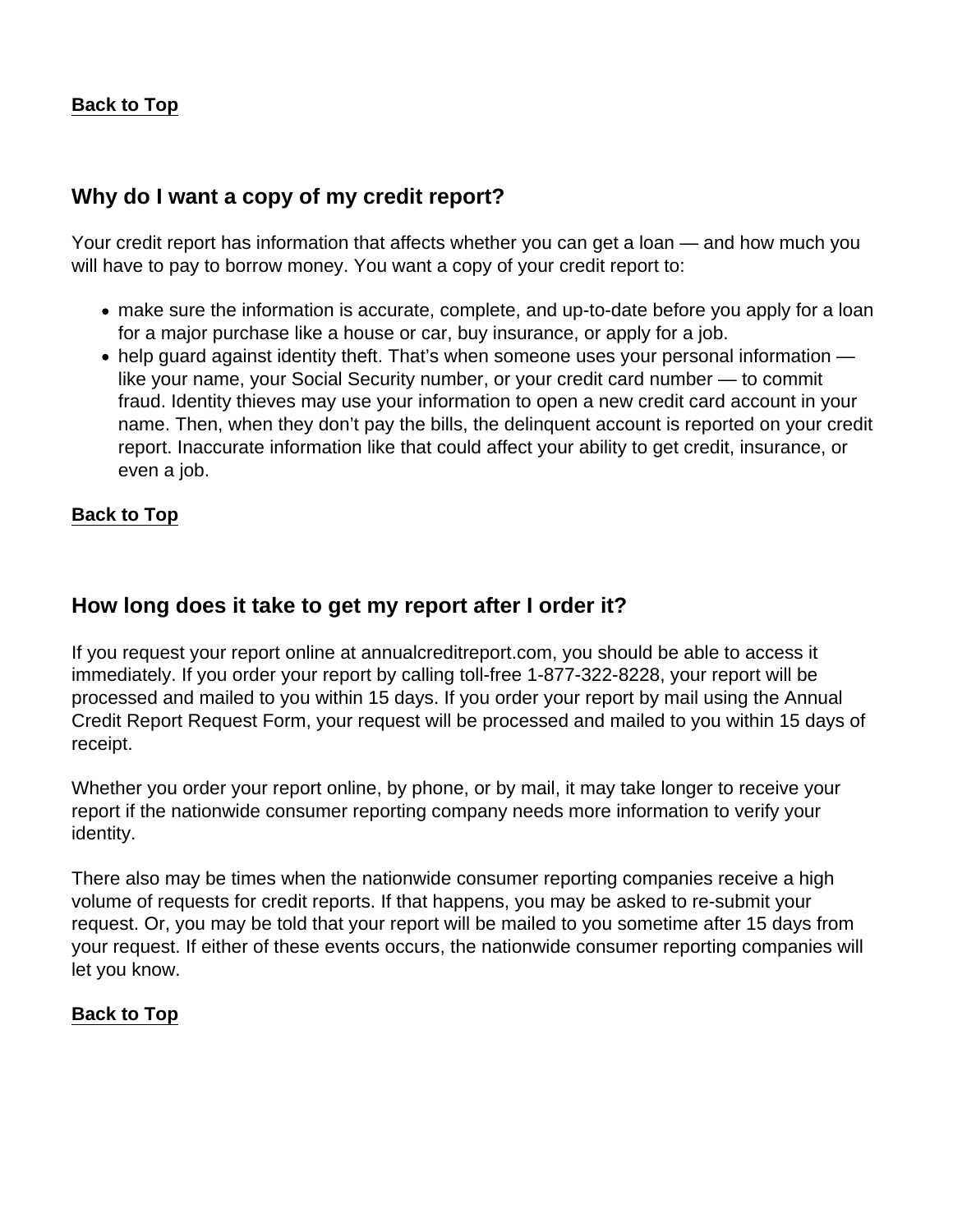## <span id="page-4-0"></span>Are there any other situations where I might be eligible for a free report?

A: Under federal law, you're entitled to a free report if a company takes adverse action against you, such as denying your application for credit, insurance, or employment, and you ask for your report within 60 days of receiving notice of the action. The notice will give you the name, address, and phone number of the consumer reporting company. You're also entitled to one free report a year if you're unemployed and plan to look for a job within 60 days; if you're on welfare; or if your report is inaccurate because of fraud, including identity theft. Otherwise, a consumer reporting company may charge you up to \$10.50 for another copy of your report within a 12-month period.

To buy a copy of your report, contact:

- Equifax:1-800-685-1111; [equifax.com](http://www.equifax.com/)
- Experian: 1-888-397-3742; [experian.com](http://www.experian.com/)
- TransUnion: 1-800-916-8800; [transunion.com](http://www.transunion.com/)

Under state law, consumers in Colorado, Georgia, Maine, Maryland, Massachusetts, New Jersey, and Vermont already have free access to their credit reports.

#### Back to Top

Should I order a report from each of the three nationwide consumer reporting companies?

It's up to you. Because nationwide consumer reporting companies get their information from different sources, the information in your report from one company may not reflect all, or the same, information in your reports from the other two companies. That's not to say that the information in any of your reports is necessarily inaccurate; it just may be different.

Back to Top

Should I order my reports from all three of the nationwide consumer reporting companies at the same time?

You may order one, two, or all three reports at the same time, or you may stagger your requests. It's your choice. Some financial advisors say staggering your requests during a 12-month period may be a good way to keep an eye on the accuracy and completeness of the information in your reports.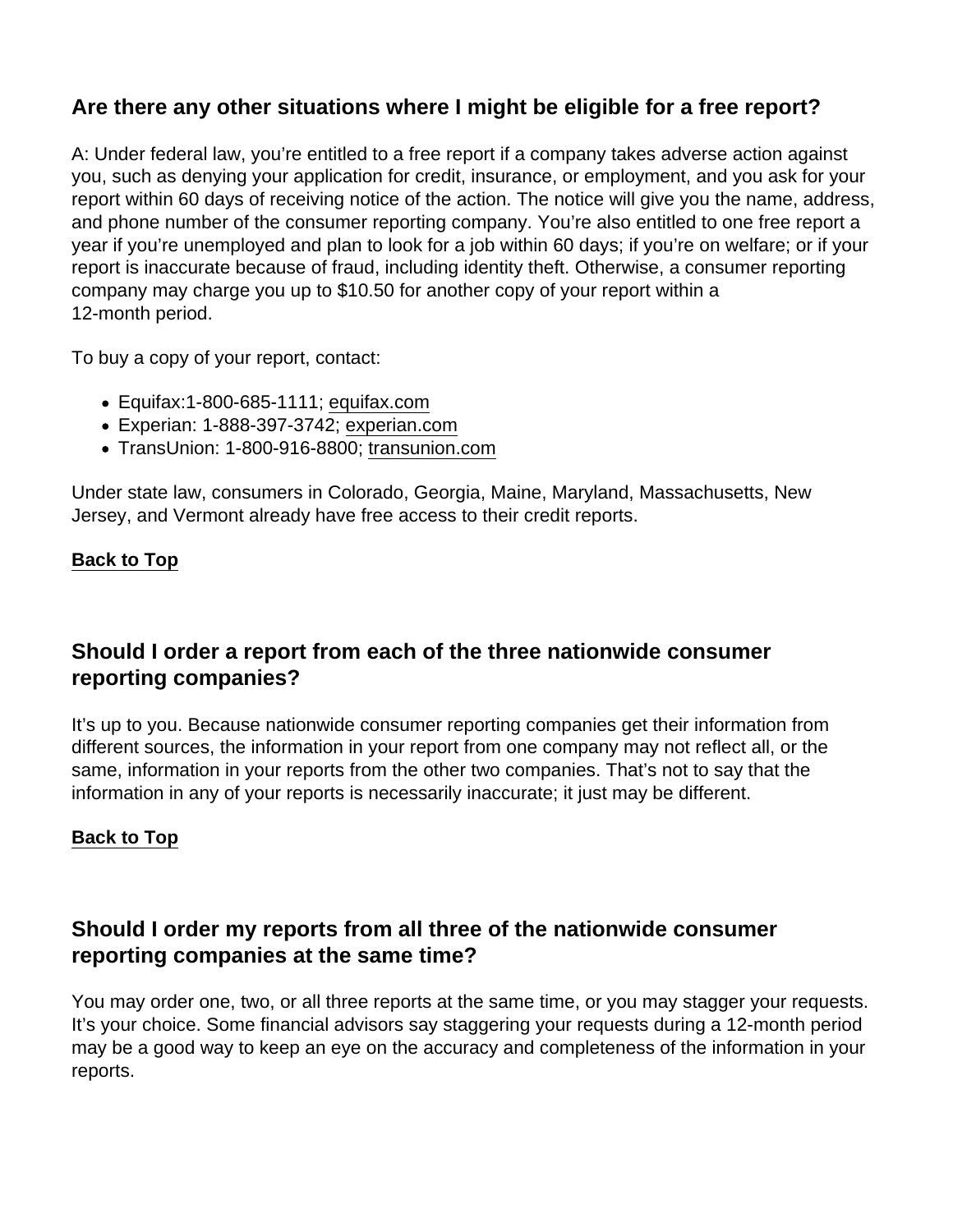#### <span id="page-5-0"></span>**Back to Top**

## **What if I find errors — either inaccuracies or incomplete information — in my credit report?**

Under the FCRA, both the consumer report-ing company and the information provider (that is, the person, company, or organization that provides information about you to a consumer reporting company) are responsible for correcting inaccurate or incomplete information in your report. To take full advantage of your rights under this law, contact the consumer reporting company and the information provider.

Consumer reporting companies must investigate the items in question — usually within 30 days — unless they consider your dispute frivolous. They also must forward all the relevant data you provide about the inaccuracy to the organization that provided the information. After the information provider receives notice of a dispute from the consumer reporting company, it must investigate, review the relevant information, and report the results back to the consumer reporting company. If the information provider finds the disputed information is inaccurate, it must notify all three nationwide consumer reporting companies so they can correct the information in your file.

When the investigation is complete, the consumer reporting company must give you the written results and a free copy of your report if the dispute results in a change. (This free report does not count as your annual free report under the FACT Act.) If an item is changed or deleted, the consumer reporting company cannot put the disputed information back in your file unless the information provider verifies that it is accurate and complete. The consumer reporting company also must send you written notice that includes the name, address, and phone number of the information provider.

- 1. Tell the consumer reporting company, in writing, what information you think is inaccurate.
- 2. Tell the creditor or other information provider in writing that you dispute an item. Many providers specify an address for disputes. If the provider reports the item to a consumer reporting company, it must include a notice of your dispute. And if you are correct — that is, if the information is found to be inaccurate — the information provider may not report it again.

#### **Back to Top**

## **What can I do if the consumer reporting company or information provider won't correct the information I dispute?**

If an investigation doesn't resolve your dispute with the consumer reporting company, you can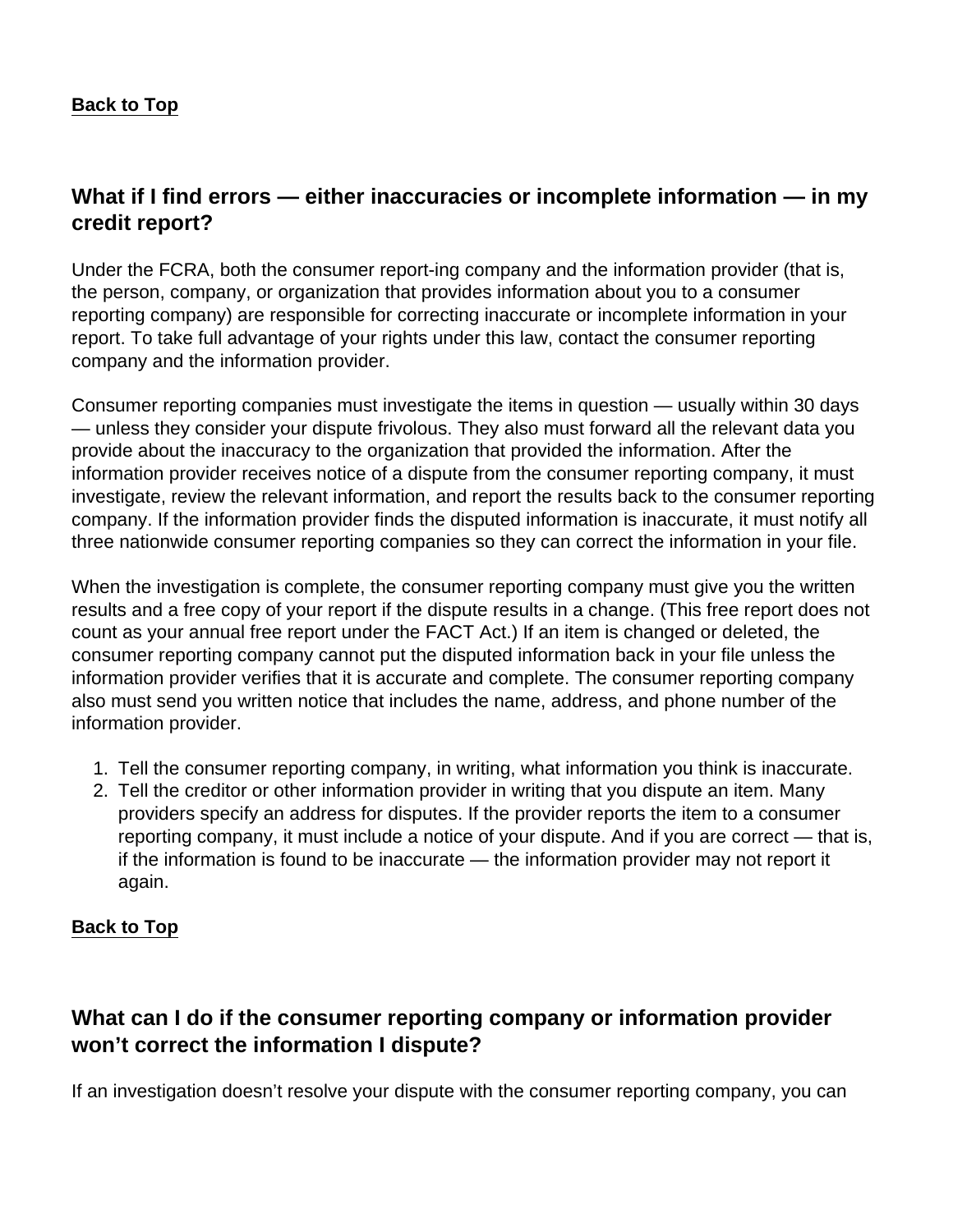<span id="page-6-0"></span>ask that a statement of the dispute be included in your file and in future reports. You also can ask the consumer reporting company to provide your state-ment to anyone who received a copy of your report in the recent past. You can expect to pay a fee for this service.

If you tell the information provider that you dispute an item, a notice of your dispute must be included any time the information provider reports the item to a consumer reporting company.

## **Back to Top**

## **How long can a consumer reporting company report negative information?**

A consumer reporting company can report most accurate negative information for seven years and bankruptcy information for 10 years. There is no time limit on reporting information about crimi-nal convictions; information reported in response to your application for a job that pays more than \$75,000 a year; and information reported because you've applied for more than \$150,000 worth of credit or life insurance. Information about a lawsuit or an unpaid judgment against you can be reported for seven years or until the statute of limitations runs out, which-ever is longer.

### **Back to Top**

## **Can anyone else get a copy of my credit report?**

The FCRA specifies who can access your credit report. Creditors, insurers, employers, and other businesses that use the information in your report to evaluate your applications for credit, insurance, em-ployment, or renting a home are among those that have a legal right to access your report.

## **Back to Top**

## **Can my employer get my credit report?**

Your employer can get a copy of your credit report only if you agree. A consumer reporting company may not provide information about you to your employer, or to a prospective employer, without your written consent.

#### **Back to Top**